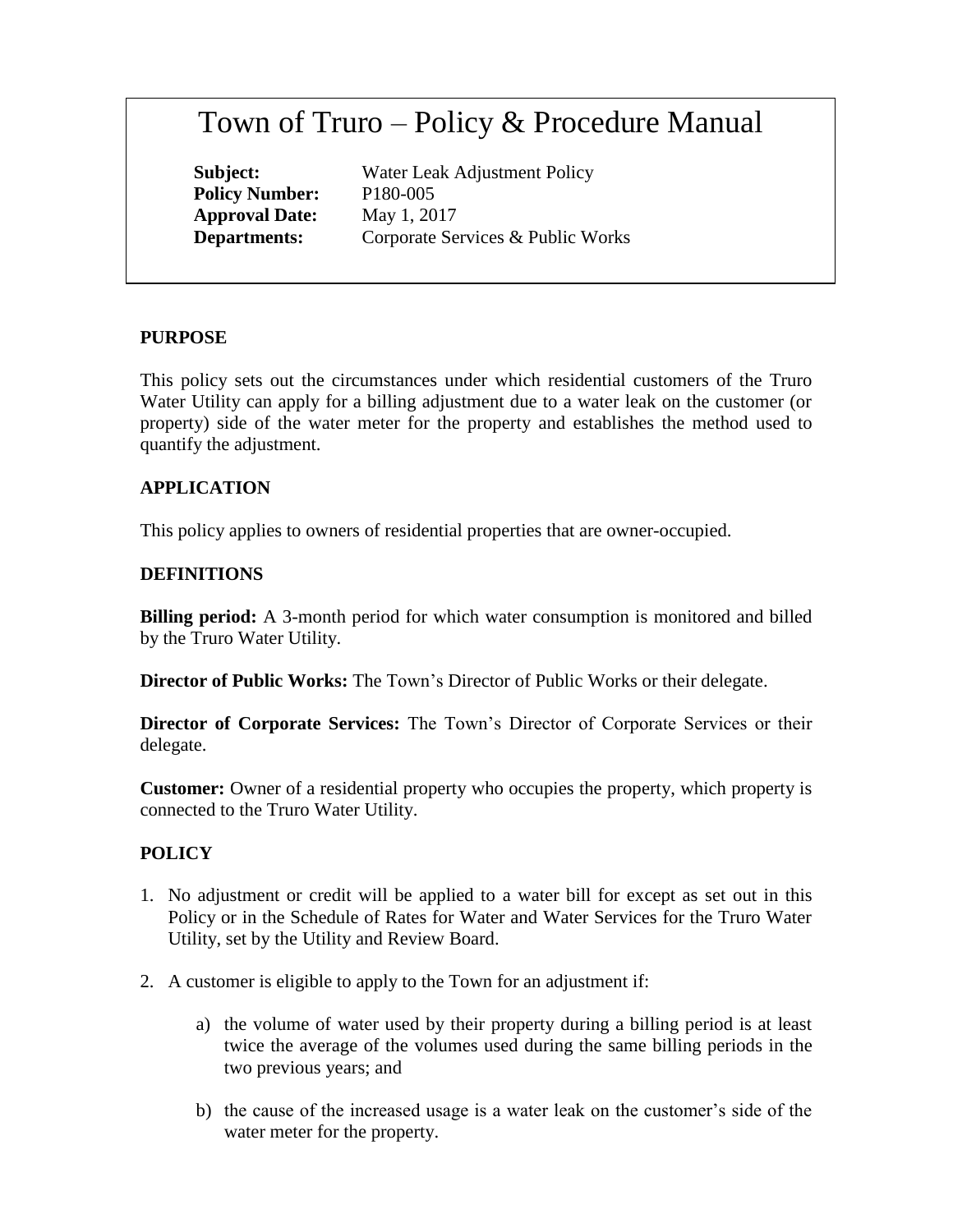- 3. To be eligible to apply for an adjustment:
	- a) The customer must repair the water leak within 14 days of being notified or learning of the leak. Notification includes receiving a water bill that shows the increased water usage or receiving written or verbal notice from the Town of increased water usage. The 14-day deadline may be extended by the Director of Public Works in their discretion if the customer has made reasonable efforts to repair the leak or in other extraordinary circumstances.
	- b) The customer must apply for the adjustment within 14 days of repairing the leak by submitting to the Director of Public Works a completed "Water Leak Adjustment Request Form" in the form attached to this Policy or as amended by the Director of Public Works, along with documentation showing that the leak has been repaired.
	- c) At the time the customer applies for the adjustment, the water account for the property must not be in arrears, or if it is in arrears, there must be payment arrangements in place that have been approved by the Director of Corporate Services.
	- d) The Town must confirm that the leak has been repaired, by reading the water meter twice within a 2-week period to verify that water usage has returned to normal volumes.
	- e) The leak must be the result of inadvertence, accident or oversight. Adjustments will not be approved if the water leak:
		- i. occurred in a residence that was unoccupied for 72 consecutive hours or more;
		- ii. was caused by a third party from whom the customer is entitled to receive compensation; or
		- iii. was the result of vandalism or damage arising during construction or renovations.
- 4. If the Director of Public Works approves an application for adjustment:
	- a) the Town will calculate an adjustment to the customer's water account for the property as follows:

Water adjustment amount  $=$  Excess water volume x Price of water;

b) the Town will calculate an adjustment to the customer's sewer charge for the property as follows: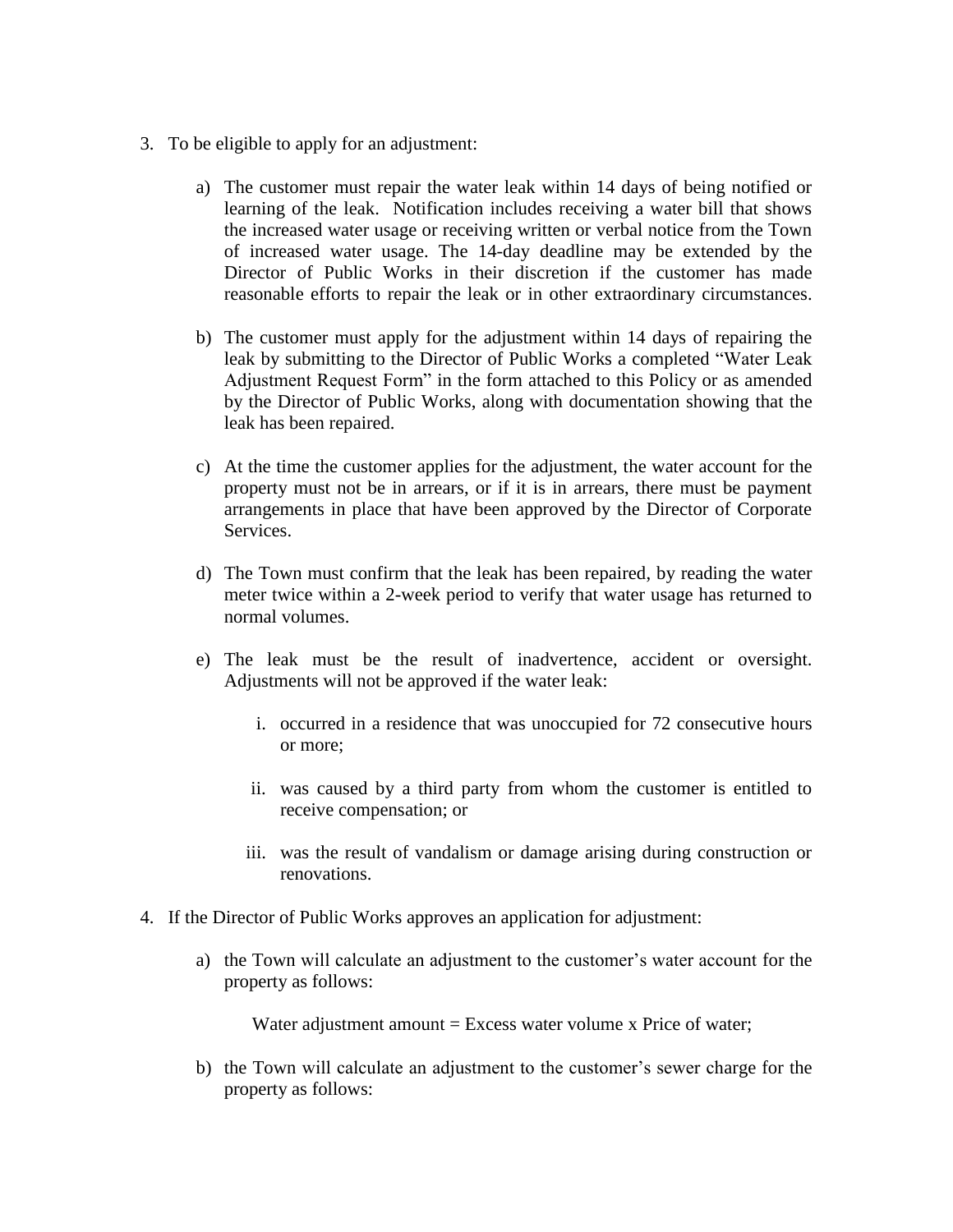Sewer charge adjustment amount  $=$  Excess water volume x Sewer rate

- c) in (a) and (b) above:
	- i. "Excess water volume" is the difference in cubic metres between the volume of water used during the billing period(s) when the leak occurred and the volume of water used during the same billing period(s) in the previous year;
	- ii. "Price of water" is the Consumption Rate per cubic metre applicable to the water usage rate charged to the customer for that quarter as prescribed in the Schedule of Rates for Water and Water Services for the Truro Water Utility, set by the Utility and Review Board;
	- iii. "Sewer rate" is the sewer rate set by the Town, in \$ per cubic metre.
- 5. The Town will, in the discretion of the Director of Corporate Services, pay or credit the amount of the adjustment in one of the following ways:
	- a) Credit the amount of the water adjustment amount to the customer's water account for the property (in which case the Town will transfer the amount of the water adjustment amount to the Truro Water Utility) and credit the amount of the sewer charge adjustment amount to the customer's sewer charge account; or
	- b) Pay the total of the water adjustment amount and the sewer charge adjustment amount to the customer.
- 6. An application for an adjustment does not extend the time for payment of water bills or sewer charges. A customer who has applied for an adjustment must continue to keep their water account in good standing by paying water bills as they become due or making payment arrangements with the Town that are approved by the Director of Corporate Services.
- 7. A customer may not receive more than one adjustment to their water account or sewer charges for any one property. If an adjustment has been made for a property that has since been transferred to a new owner, that owner is eligible to apply for an adjustment for the property in accordance with this Policy.